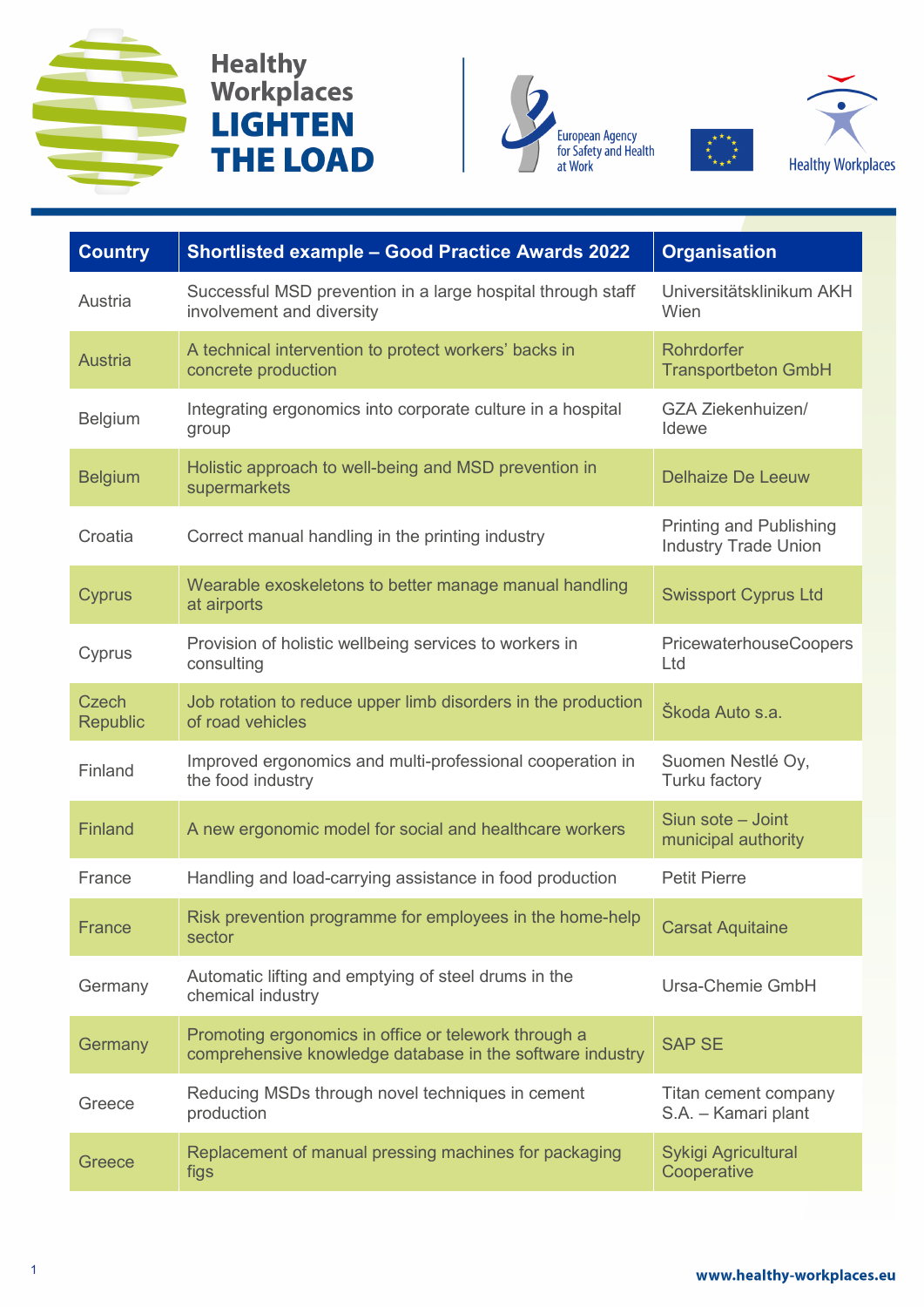| Hungary            | Technical modifications on the production line based on<br>ergonomic risks in a sweets factory                                 | F&F Ltd.                                                   |
|--------------------|--------------------------------------------------------------------------------------------------------------------------------|------------------------------------------------------------|
| <b>Hungary</b>     | Health promotion and disease prevention programme for rail<br>transport workers                                                | Rail Cargo Hungaria Zrt.                                   |
| Ireland            | Reduction in manual handling by using pipe roller for<br>welding                                                               | Aughinish Alumina Ltd                                      |
| <b>Ireland</b>     | Ergonomic intervention for maintenance work in ophthalmic<br>lense production                                                  | <b>Organic Lens</b><br>Manufacturing OLM Ltd.              |
| Italy              | MSD prevention in laundry plants by introducing new<br>operating methods and instrumental changes                              | Servizi Italia SPA                                         |
| <b>Italy</b>       | Participatory ergonomics intervention to improve the safety<br>of maintenance workers in the textile industry                  | <b>Zegna Baruffa Lane</b><br><b>Borgosesia SpA</b>         |
| Latvia             | Ergonomic workplaces through lifting solutions in<br>metalworking                                                              | <b>SIA Silkeborg</b><br><b>Spaantagning Baltic</b>         |
| Lithuania          | Prevention of injuries through ergonomics training in a<br>company producing professional fishing equipment                    | <b>UAB Vonin Lithuania</b>                                 |
| <b>Netherlands</b> | Reducing physically demanding work with technical and<br>organisational adjustments in cleaning services                       | Hago Next                                                  |
| <b>Netherlands</b> | Improving the stacking of crates and boxes in a vegetable<br>growing company                                                   | <b>Verdonk Broccoli</b>                                    |
| Poland             | Ergonomic improvements to eliminate or mitigate manual<br>handling in pharmaceutical production                                | <b>GSK Pharmaceuticals</b><br>S.A.                         |
| Poland             | Technical, organisational and behavioural measures all add<br>up to a comprehensive approach to ergonomics                     | Bridgestone Poznań Sp.<br>Z. O.O.                          |
| Portugal           | Multidisciplinary ergonomic approach in the electronics<br>industry through a functional organisational chart and<br>procedure | Tyco Electronics -<br>Componentes<br>Electromecãnicos Lda. |
| Serbia             | Optimisation of workplace design leads to reduction of<br>physical efforts in automotive supplier industry                     | Norma Group<br><b>Southeast Europe</b><br>d.o.o.           |
| Serbia             | Reducing ergonomic risks by a systematic approach to risk<br>assessments and ergonomic simulations in assembly lines           | <b>Grundfos Serbia</b>                                     |
| Slovakia           | Ergonomic workplace adjustments and automation<br>programmes in commercial roofing production                                  | Johns Manville Slovakia,<br>a.s.                           |
| Slovenia           | Workplace health promotion programme for home care<br>workers                                                                  | Home care center<br>Maribor                                |